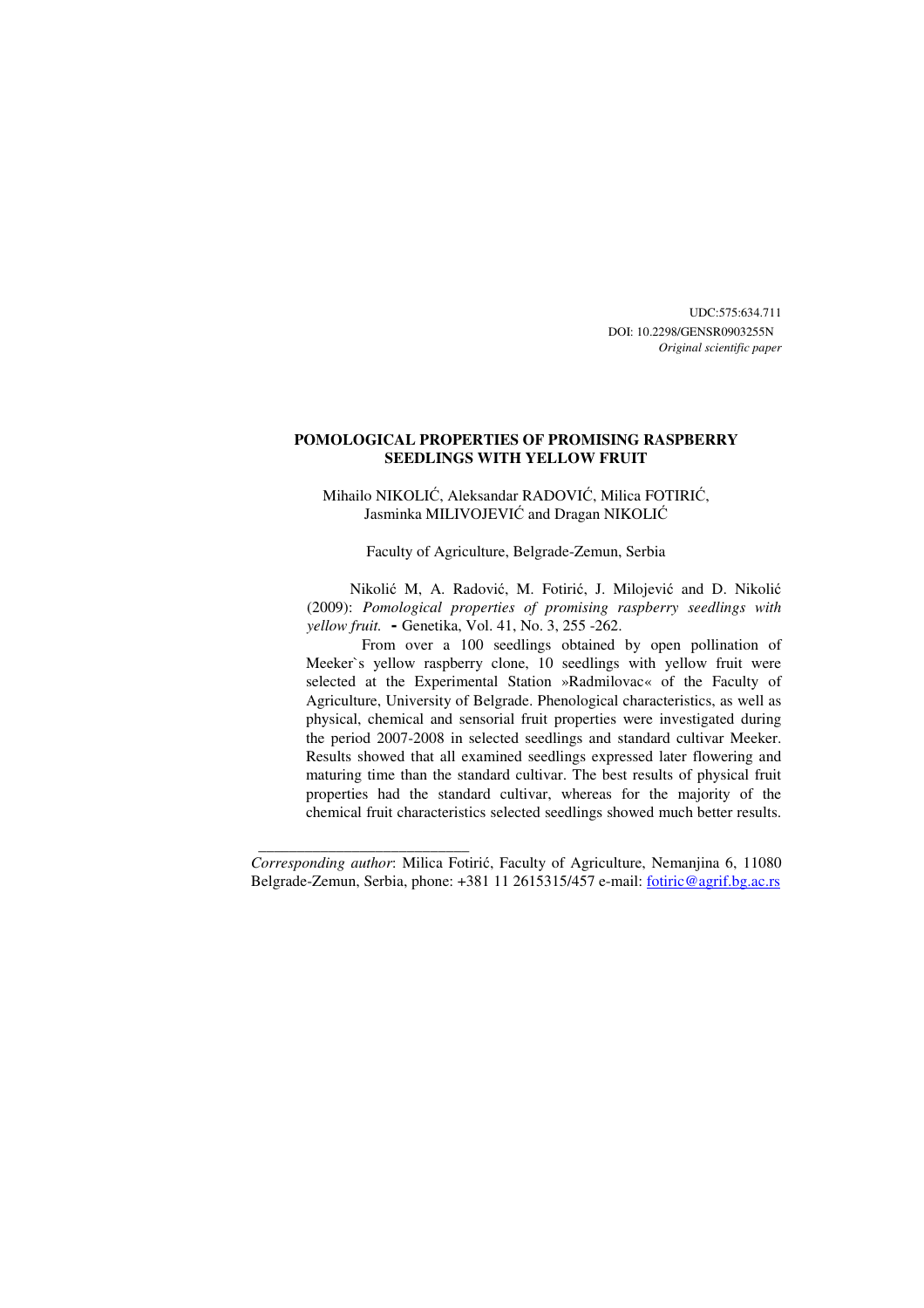Seedling 5 had the highest soluble solid content (15.3 %), while the highest vitamin C content was recorded in the fruits of seedlings 9 (51.04 mg/100g), 10 (51.92 mg/100g), and 17 (50.16 mg/100g). The highest values of the sensorial fruit quality achieved seedling 17 (18.9).

*Key words:* Meeker, raspberry, seedling, selection, yellow fruit.

#### .INTRODUCTION

Several breeding programs on raspberry are interested in the creating new yellow or apricot-colored cultivars (Alkoopina, Anne, Arta, Dita, Essenna Poslata, Poranno Rosa, Valentina and Varnes) and most of these have been released for the amateur market (KNIGHT, 2004). Yellow raspberries have not increased in importance to the same extent as red raspberries but it has great potential for future expansion. Some of the more important breeding objectives include high yields of large, easily harvested fruits of good quality, with relatively upright cane habit, disease and pest resistant.

Objectives have also been influenced by product diversification, by changing cultural practices, and by the need for season extension in both floricane and primocane fruiting types (DAUBENY, 1996).With regard to this fact the main goal of our breeding program was to breed commercially acceptable floricane raspberry cultivars with yellow fruit, suitable for fresh consumption, with a proper balance of sugar and acids that gives desirable level of organoleptic quality. The consumers who do not wish to consume too many anthocyanins and antioxidants can enjoy the wonderful taste of raspberry with these yellow-fruited cultivars (NIKOLIĆ and MILIVOJEVIĆ, 2008).

## MATERIALS AND METHODS

Fruits of raspberry Meeker yellow clone were taken fully ripen in 2003. Seeds were cleaned, dried, and placed in the paper bags. Stratification was done in natural conditions, in pots with peat, at the end of autumn in 2003. First seedlings appeared in May 2004. Then, seedlings were replanted in containers, with dimensions 7 x 7 cm, and grow in the screen house. Till the end of vegetation, majority of them reached the height of 50 cm or more. Seedlings planting were done in the spring of 2005 on the Experimental Station »Radmilovac« of the Faculty of Agriculture, University of Belgrade. Over 100 seedlings were planted at distance of 3 x 0.5 m. In preliminary selection 10 seedlings with yellow fruit were determined and compared with the standard cultivar Meeker. Phenological characteristics (flowering and ripening time), as well as physical, chemical and sensorial fruit properties were investigated during the period 2007-2008 in selected seedlings and standard cultivar Meeker. For the analysis of variance, the beginning, full and the end of flowering time was calculated as the number of days from May  $1<sup>st</sup>$ , while the beginning and the end of ripening time was counted as the number of days from June  $1^\text{st}$ .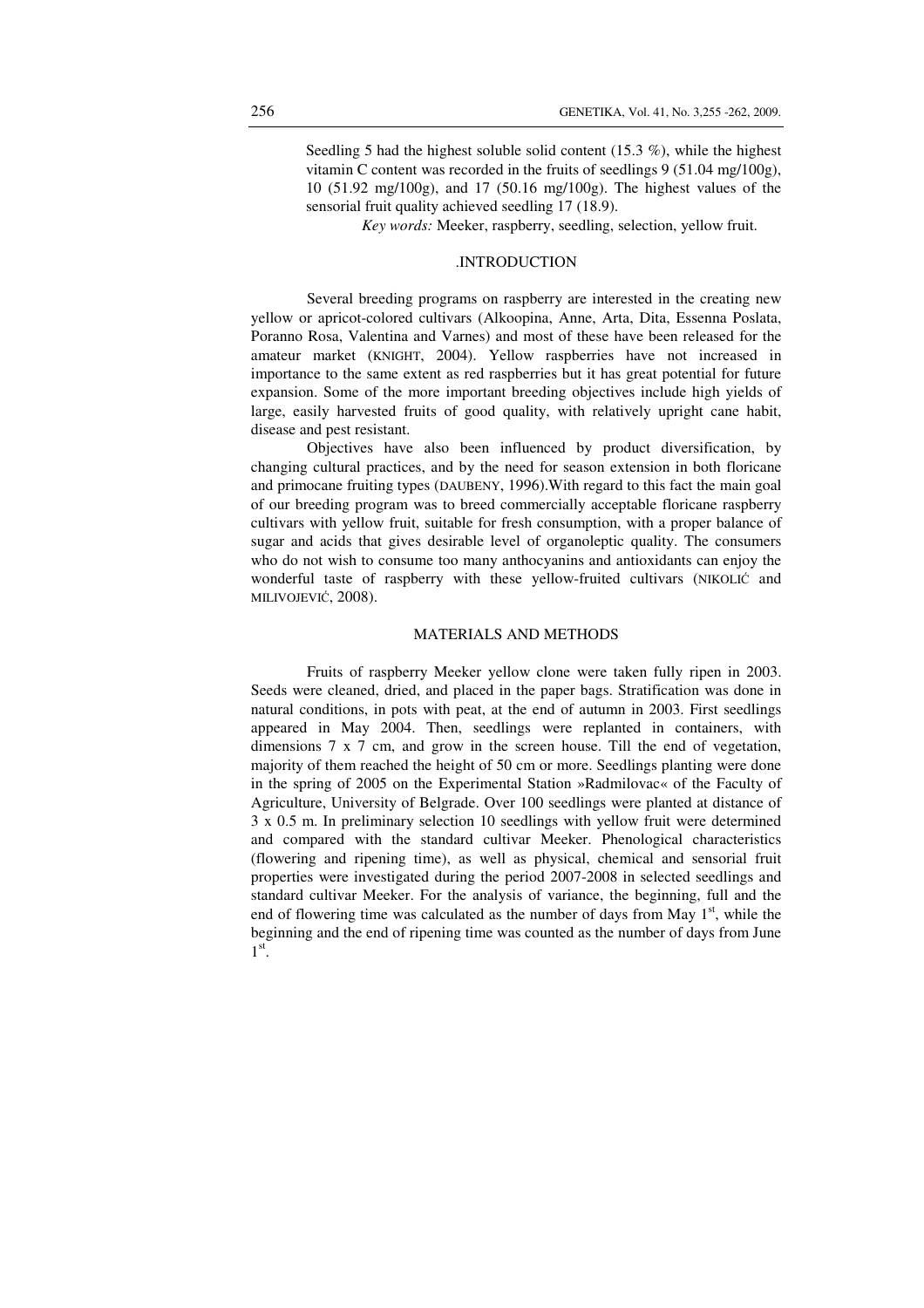Physical fruit properties (fruit weight, fruit length, fruit width, fruit shape index and number of drupelets per fruit), chemical fruit properties (total content of soluble solids, total sugar content, inverted sugar content, sucrose content, total acid content and vitamin C), and organoleptic assessment of the fruit quality (attractiveness, taste, aroma and consistency) in selected seedlings were studied according to UPOV (2003) guidelines for raspberry. Investigations were done on sample of 60 fruits in three replications per 20 fruits. Difference between selected seedlings and standard cultivar was established by analysis of variance, and individual testing was done by Dunnett-test for 0.05 and 0.01 probabilities.

#### RESULTS AND DISCUSSION

Phenological properties of studied raspberry seedlings are presented in Table 1. Considering results of the beginning of flowering time it can be noticed that all studied seedlings started flowering from 4 up to 17 days after standard cultivar (8th May). The same differences were recorded for the full flowering, while for the end of flowering time observed differences ranged from 3 to 14 days. Several seedlings expressed longer flowering time than standard cultivar Meeker, while only two seedlings were on the level of the standard and two of them had shorter duration of flowering time. Without regard to these facts, analysis of variance showed no significant differences for the beginning, full, the end and duration of flowering time among examined seedlings and standard cultivar.

The beginning and the end of maturing time in investigated seedlings were later than in the standard cultivar (Meeker), which is more important objective in our breeding program because of the increased interest in season extension for the fresh market. Extremes in early and late ripening of floricane fruiting types are of particular interest (DAUBENY, 1996). Duration of ripening time in standard cultivar Meeker was 19 days as well as in two studied seedlings (10 and 1A), whereas in the others was shorter ranged from 9 to 18 days. Seedlings showing a particularly concentrated season are those one that mature from 6 to 12 days (KINGSTON *et al.,* 1990). This can be considered as a useful property for increasing the efficiency of hand harvesting.

According to results of physical fruit properties showed in Table 2, it can be concluded that average fruit weight varied from 2.08 g (seedling 4) to 3.56 g (Meeker) confirming the previously established finding for cultivar Meeker (NIKOLIĆ *et. al.,* 2008). Analysis of variance showed very significant differences among seedlings and standard cultivar, years of investigation, and interaction seedling x year. Since, fruit size has been discussed as one of the main components of yield, large size is preferred for fresh market and improves hand-harvest efficiency.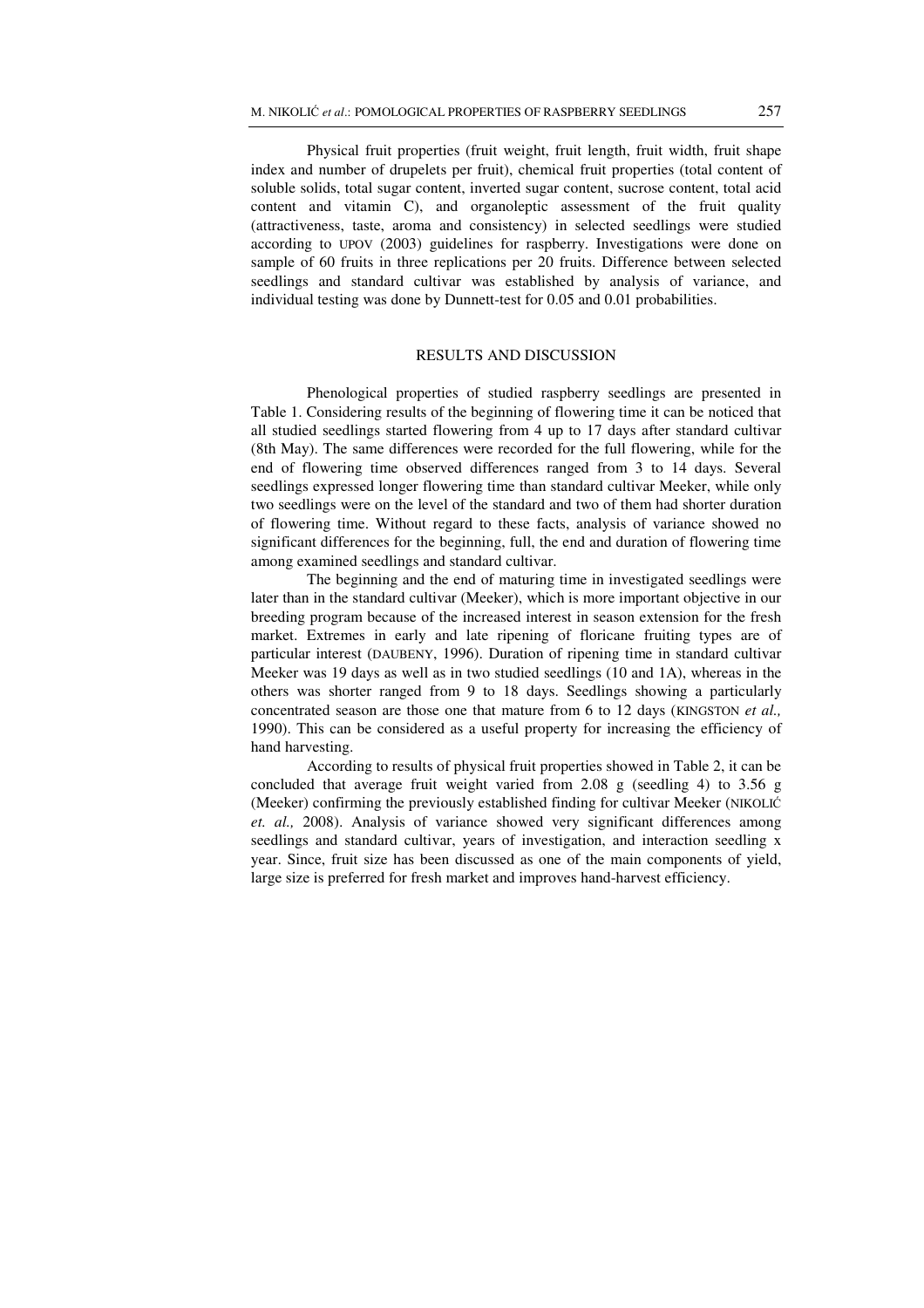|                   | Flowering time |       |       |                                       | Ripening time |       |                                   |
|-------------------|----------------|-------|-------|---------------------------------------|---------------|-------|-----------------------------------|
| Seedling          | Beginning      | Full  | End   | Duration<br>of<br>flowering<br>(days) | <b>Start</b>  | End   | Duration of<br>ripening<br>(days) |
| 1A                | 17.05          | 23.05 | 30.05 | 14                                    | 15.06         | 03.07 | 19                                |
| $\overline{2}$    | 13.05          | 20.05 | 25.05 | 13                                    | 12.06         | 29.06 | 18                                |
| 3                 | 15.05          | 20.05 | 26.05 | 12                                    | 14.06         | 27.06 | 14                                |
| $\overline{4}$    | 18.05          | 26.05 | 31.05 | 14                                    | 20.06         | 28.06 | 9                                 |
| 5                 | 21.05          | 26.05 | 01.06 | 12                                    | 15.06         | 01.07 | 17                                |
| 6A                | 15.05          | 23.05 | 28.05 | 14                                    | 14.06         | 01.07 | 18                                |
| 6C                | 18.05          | 24.05 | 31.05 | 14                                    | 19.06         | 05.07 | 17                                |
| 9                 | 25.05          | 31.05 | 03.06 | 10                                    | 21.06         | 04.07 | 14                                |
| 10                | 14.05          | 21.05 | 29.05 | 16                                    | 13.06         | 01.07 | 19                                |
| 17                | 13.05          | 19.05 | 23.05 | 11                                    | 12.06         | 26.06 | 15                                |
| Meeker            | 08.05          | 14.05 | 20.05 | 13                                    | 06.06         | 24.06 | 19                                |
| Dunnett's<br>test | 0.05           |       |       |                                       |               | 8.82  |                                   |
|                   | 0.01           |       |       |                                       |               | 12.03 |                                   |

*Table 1 – Phenophase of flowering and ripening time of examined raspberry seedlings with yellow fruit and standard cultivar* 

*Table 2 – Physical fruit properties of examined raspberry seedlings with yellow fruit and standard cultivar* 

| Seedling       |      | Fruit weight<br>(g) | Fruit length<br>(mm) | Fruit width<br>(mm) | Index of fruit<br>shape | No. drupelets<br>per fruit |
|----------------|------|---------------------|----------------------|---------------------|-------------------------|----------------------------|
| 1A             |      | 2.29                | 16.80                | 15.99               | 1.07                    | 98.2                       |
| $\mathfrak{2}$ |      | 3.28                | 18.78                | 18.82               | 1.00                    | 95.4                       |
| 3              |      | 2.67                | 17.48                | 16.96               | 1.03                    | 90.4                       |
| $\overline{4}$ |      | 2.08                | 16.76                | 15.32               | 1.10                    | 63.4                       |
| 5              |      | 2.30                | 16.55                | 16.18               | 1.02                    | 91.8                       |
| 6A             |      | 2.77                | 18.41                | 16.76               | 1.10                    | 108.2                      |
| 6C             |      | 2.18                | 15.84                | 15.74               | 1.00                    | 82.5                       |
| 9              |      | 2.12                | 15.26                | 15.88               | 0.96                    | 84.2                       |
| 10             |      | 2.36                | 17.18                | 17.12               | 1.00                    | 85.8                       |
| 17             |      | 2.47                | 17.7                 | 16.54               | 1.08                    | 93.5                       |
| Meeker         |      | 3.56                | 20.16                | 18.50               | 1.09                    | 107.3                      |
| Dunnett's      | 0.05 | 0.61                | 1.74                 | 1.53                | 0.052                   | 10.04                      |
| test           | 0.01 | 0.77                | 2.20                 | 1.94                | 0.066                   | 12.72                      |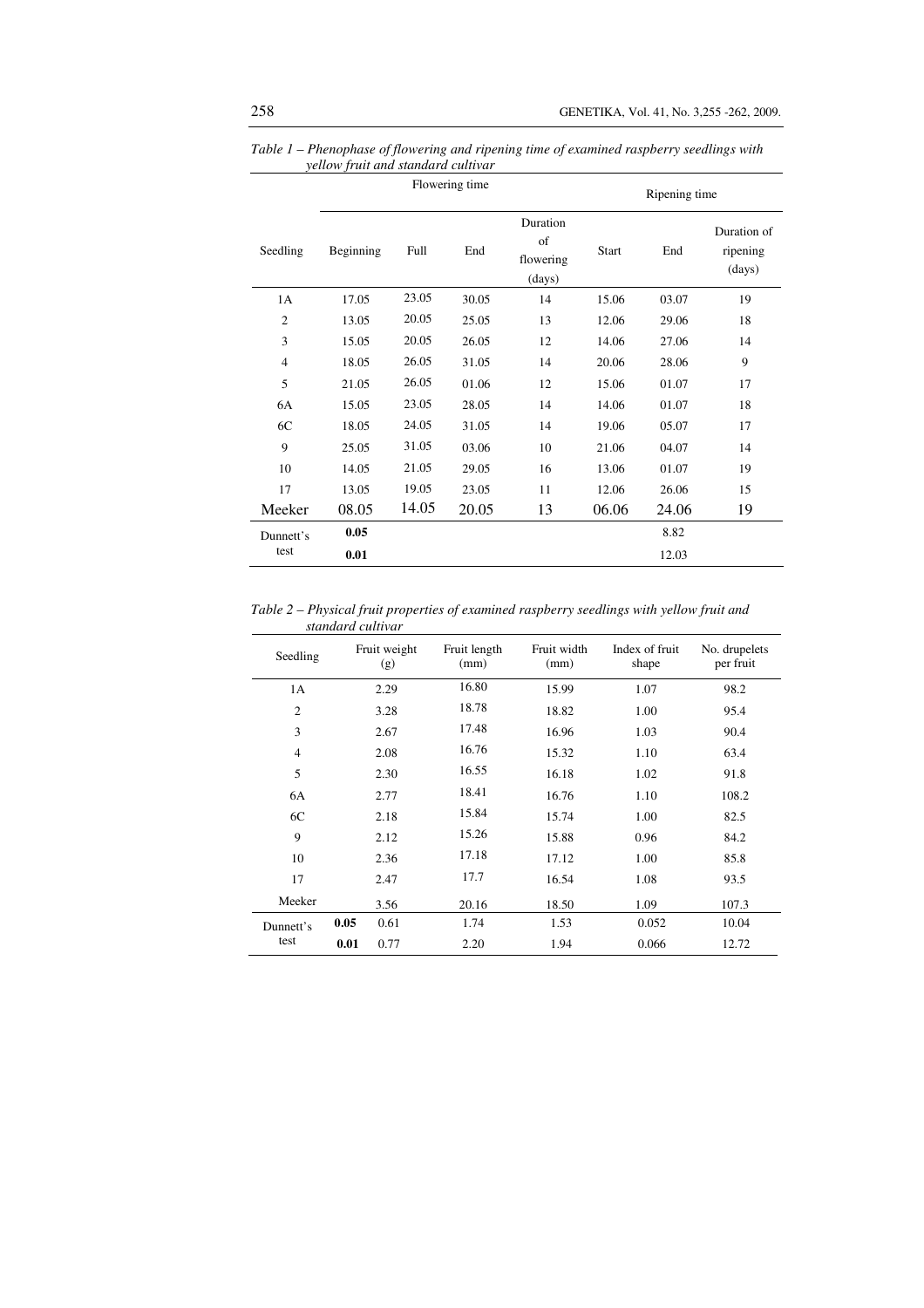Based on fruit dimensions (fruit length and width), index of fruit shape was also calculated in this study and varied from 0.96 (seedling 9) to 1.10 (seedlings 4 and 6A). Fruit shape does not appear to be an objective in breeding programs, but there has been a tendency to select for conic rather than round shapes. Conic shapes are associated with deeper receptable cavities and there is some evidence the cavity depth is positively associated with fruit firmness (ROBBIN and SJULIN, 1989).

Number of drupelets per fruit obtained in this study, as an important parameter of the fruit quality, indicate that the highest value for this trait had seedling 6A (108.2) followed by standard cultivar Meeker (107.3). With regard to results of fruit shape index and number of drupelets per fruit, analysis of variance showed very significant differences between seedlings and standard cultivar as well as interaction seedling x year.

Important chemical parameters of examined seedlings are shown in Table 3. The highest soluble solids content was recorded in seedling  $5(15.3\%)$ , which also expressed the highest values for total sugar content (9.58 %) and inverted sugars (8.78 %). The lowest results for the most of mentioned chemical properties had standard cultivar Meeker. Results of our study are not in accordance with NIKOLIĆ and MILIVOJEVIĆ (2008) where a new yellow clone of Meeker raspberry cultivar named Lisa showed lower percentage of soluble solid content (10.1 %) and total sugars (5.45%). This fact can be explained by influence of different climatic conditions in years of investigation. Furthermore, these data are interesting because it indicates that new raspberry cultivars with high fruit quality can be obtained through the classical breeding techniques such as hybridization or clonal selection. High sugar content is generally desirable for both fresh and processed fruit, but without a proper balance of acids, a fruit may be perceived as bland and lacking fullness of flavor for fresh consumption.

| Seedling       | Soluble<br>solid<br>content<br>$(\%)$ | Total acid<br>content<br>$(\%)$ | Total<br>sugar<br>content<br>$(\%)$ | Invert<br>sugar<br>content<br>$(\%)$ | Sucrose<br>$(\%)$ | Vitamin C<br>content<br>(mg/100g) |
|----------------|---------------------------------------|---------------------------------|-------------------------------------|--------------------------------------|-------------------|-----------------------------------|
| 1A             | 12.25                                 | 1.1                             | 7.98                                | 6.90                                 | 0.94              | 40.44                             |
| $\overline{2}$ | 13.9                                  | 1.34                            | 9.15                                | 8.22                                 | 0.88              | 39.60                             |
| 3              | 13.6                                  | 1.3                             | 8.50                                | 6.12                                 | 0.84              | 43.12                             |
| $\overline{4}$ | 14.5                                  | 1.4                             | 8.51                                | 7.7                                  | 0.77              | 36.08                             |
| 5              | 15.3                                  | 1.43                            | 9.58                                | 8.78                                 | 0.76              | 37.84                             |
| 6A             | 12.75                                 | 1.40                            | 8.01                                | 7.21                                 | 0.76              | 38.72                             |
| 6C             | 13.6                                  | 1.30                            | 8.43                                | 7.63                                 | 0.76              | 46.64                             |
| 9              | 12.15                                 | 1.77                            | 7.38                                | 6.72                                 | 0.63              | 51.04                             |
| 10             | 12.85                                 | 1.17                            | 8.31                                | 7.36                                 | 0.90              | 51.92                             |
| 17             | 12.9                                  | 1.24                            | 8.22                                | 7.41                                 | 0.78              | 50.16                             |
| Meeker         | 10.05                                 | 1.18                            | 7.60                                | 6.66                                 | 0.89              | 44.88                             |

*Table 3 – Chemical properties of examined raspberry seedlings with yellow fruit and standard cultivar*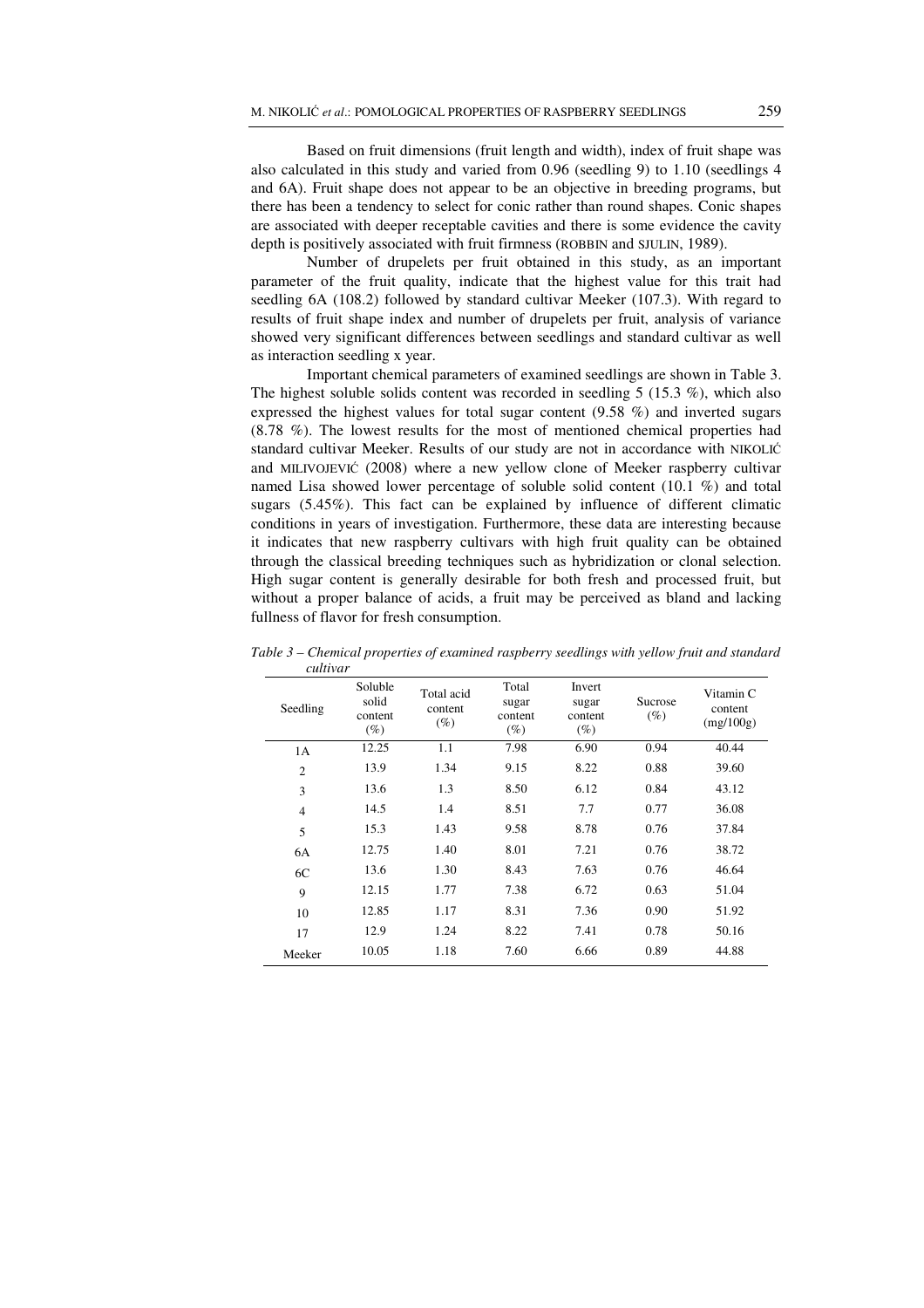Values of total acids varied from  $1.1\%$  (seedling 1A) to 1.77 % (seedling 9), which means that majority of examined seedlings had higher acid content than standard cultivar Meeker (1.18%). Soluble solids/titratable acidity ratio was also measured in this study. It ranged from 6.9:1 (seedling 9) to 11.1:1 (seedling 1A), which is not in accordance with CAHN *et al*. (1992) who claimed that yellow fruited raspberry cultivars have ratios ranging from 5.0:1 to 6.8:1. Considering that our seedlings are sweeter and have typical taste similar to the reddest cultivars.

The highest vitamin C content was recorded in the fruit of seedlings 9 (51.04 mg/100g), 10 (51.92 mg/100g), and 17 (50.16 mg/100g), whereas all the others expressed lower values for this property. Considering chemical fruit properties among the studied seedlings, analysis of variance did not establish significant differences which are similar to the results of FOTIRIĆ *et al*. (2009).

Sensorial evaluation of the fruit quality, obtained by sensory test (methods of positive points) is presented in Table 4. This method was used to evaluate attractiveness and fruit taste (maximal 6 points each), and flavor and fruit firmness (maximal 4 points each).

| Seedling       |      | Attractiveness<br>$(0-6)$ | Taste<br>$(0-6)$ | Aroma<br>$(0-4)$ | Consistency $(0-4)$ | Total mark |
|----------------|------|---------------------------|------------------|------------------|---------------------|------------|
| 1A             |      | 5.6                       | 6.0              | 3.5              | 3.6                 | 18.8       |
| $\overline{2}$ |      | 5.5                       | 4.6              | 3.2              | 2.8                 | 16.1       |
| 3              |      | 6.0                       | 5.8              | 3.5              | 3.4                 | 18.6       |
| $\overline{4}$ |      | 2.2                       | 4.2              | 2.8              | 2.0                 | 11.4       |
| 5              |      | 3.5                       | 5.2              | 3.6              | 2.8                 | 15.1       |
| 6A             |      | 5.8                       | 6.0              | 4.0              | 2.2                 | 18.0       |
| 6C             |      | 4.5                       | 6.0              | 3.1              | 3.8                 | 17.4       |
| 9              |      | 3.5                       | 3.0              | 2.2              | 3.5                 | 12.2       |
| 10             |      | 4.4                       | 5.0              | 3.5              | 4.0                 | 16.8       |
| 17             |      | 5.6                       | 5.9              | 3.8              | 3.6                 | 18.9       |
| Meeker         |      | 6.0                       | 4.9              | 3.5              | 4.0                 | 18.4       |
| Dunnett's      | 0.05 | 1.47                      |                  | 1.64             | 0.96                | 4.27       |
| test           | 0.01 | 2.01                      |                  | 2.23             | 1.31                | 5.82       |

*Table 4 – Sensorial properties of examined raspberry seedlings with yellow fruit and standard cultivar* 

Total sensorial mark was presented as the sum for all four investigated parameters which can achieve maximal 20 points. When a taste panel took place, the panelists gave the best mark to fruits of seedling 17 (18.9) and only three investigated seedlings had higher sensorial mark than standard cultivar Meeker (18.4). Analysis of variance showed very significant differences between examined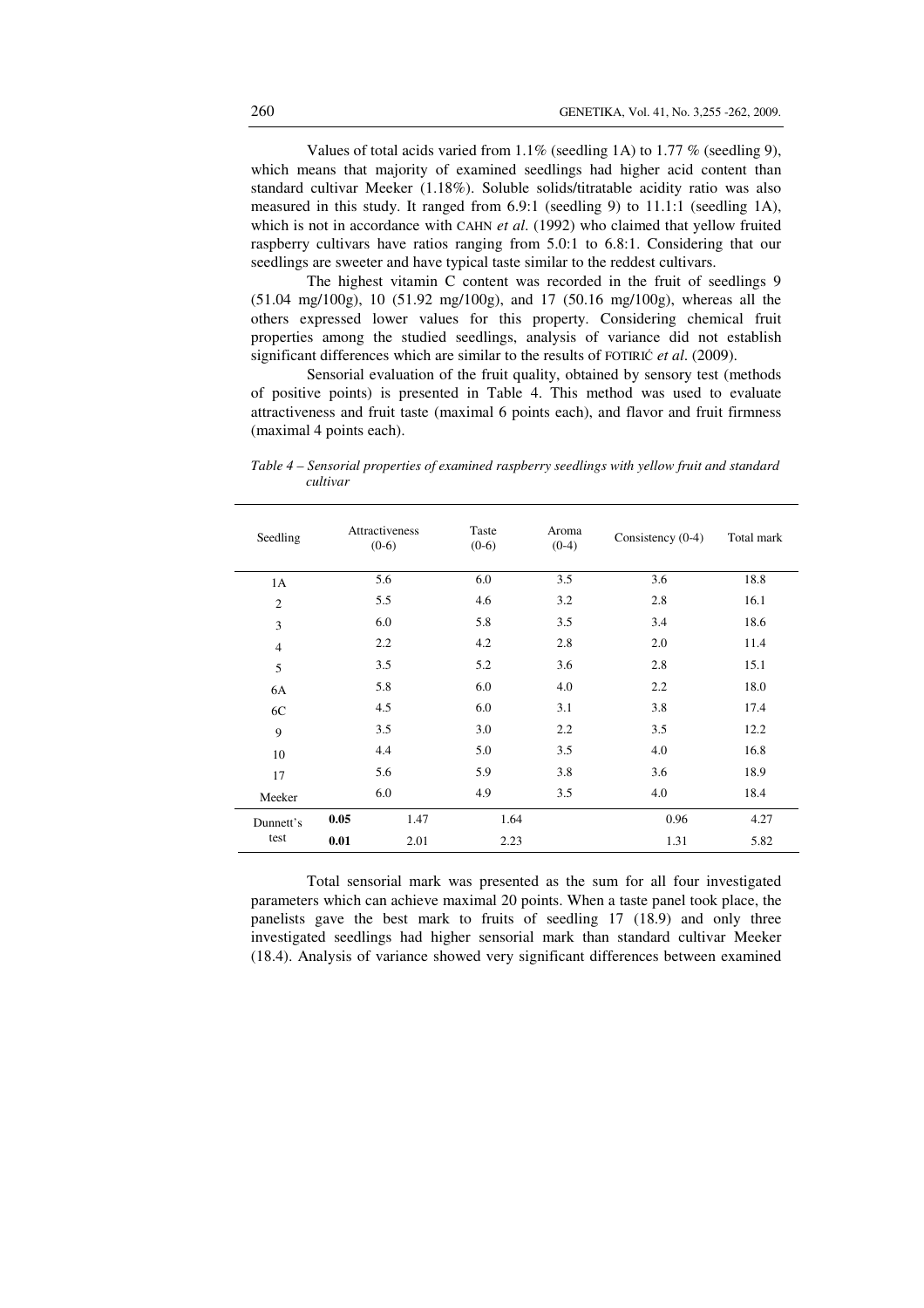seedlings and standard cultivar for fruit attractiveness, taste, consistency and total sensorial mark. No differences were determined for years of investigation.

#### **CONCLUSION**

The results obtained in this study could be of interest for better definition of the breeding strategies, and confirm the importance of the genetic background in improvement of raspberry production. Through breeding efforts, cultivars will be developed that produce relatively large fruits and have extended ripening season, better taste and high sensorial marks. Regarding to the results of all examined fruit characteristics, seedlings 2, 5, 10 and 17 can be recommended for further investigation. Seedling 2 is distinguished by its large fruit. In the case of the soluble solid and sugar content, seedling 5 gave the highest results, whereas seedlings 10 and 17 achieved the highest values of vitamin C content.

> Received August  $10<sup>th</sup>$ , 2009. Accepted December  $11<sup>th</sup>$ , 2009.

#### **REFERENCES**

- CAHN, H., J., DEFRANCESCO, E., NELSON, L., MARTIN (1992): Fruit quality evaluation of raspberries at North Willamette Research and Extension Center. Agricultural Experiment Station, Orgenon State University, Special Report 892.
- DAUBENY, H.A. (1996): Brambles. In: Fruit breeding, Volume II: Vine and small fruits crops, edited by Janick, J. and J.N. Moore, John Wiley & Sons, UK, p:109-190.
- KINGSTON, C.M., N.D., BROADBEND, E.M. O`DONAGHUE (1990): `Ohao Early` red raspberry. New Zealand J. Crop HortSci. *18*, 61-63.
- KNIGHT, V. (2004): *Rubus* breeding worldwide and the raspberry breeding programme at Horticultural Research International, East Malling. Jugoslovensko voćarstvo *38 (145-146),* 23-28.
- FOTIRIĆ, M., M. NIKOLIĆ, J. MILIVOJEVIĆ, D. NIKOLIĆ (2009): Selection of red raspberry genotypes (*Rubus idaeus* L.). Journal of Agricultural Sciences *54(1),* 12-19.
- NIKOLIĆ, M., M. FOTIRIĆ, J. MILIVOJEVIĆ, D. RADIVOJEVIĆ (2006): Preliminary results of raspberry selections with yellow fruit. Proceedings of International Conference of Perspectives in European Fruit Growing, Faculty of Horticulture in Lednice, Czech Republic, p:197-201.
- NIKOLIĆ, M., <sup>Ј</sup>. MILIVOJEVIĆ (2008): 'Lisa' а new yellow clone of 'Meeker' raspberry. Acta Horticulturae *777,* 121-124.
- NIKOLIĆ, M., Ј. MILIVOJEVIĆ, D. RADIVOJEVIĆ (2008): Fruit quality of floricane red raspberry cultivars grown in the Belgrade region. Journal of Scientific Agricultural Research *69(247),* 63-71.
- ROBBINS, J.A., T.M. SJULIN (1989): Fruit morphology of red raspberry and its relationship to fruit strength. HortScience *24,* 776-778.
- UPOV. (2003): Protocol for distinctness, uniformity and stability tests, *Rubus idaeus* L., Raspberry. Europeau Union, Comunity plant variety office, CPVO-TP/43/1.